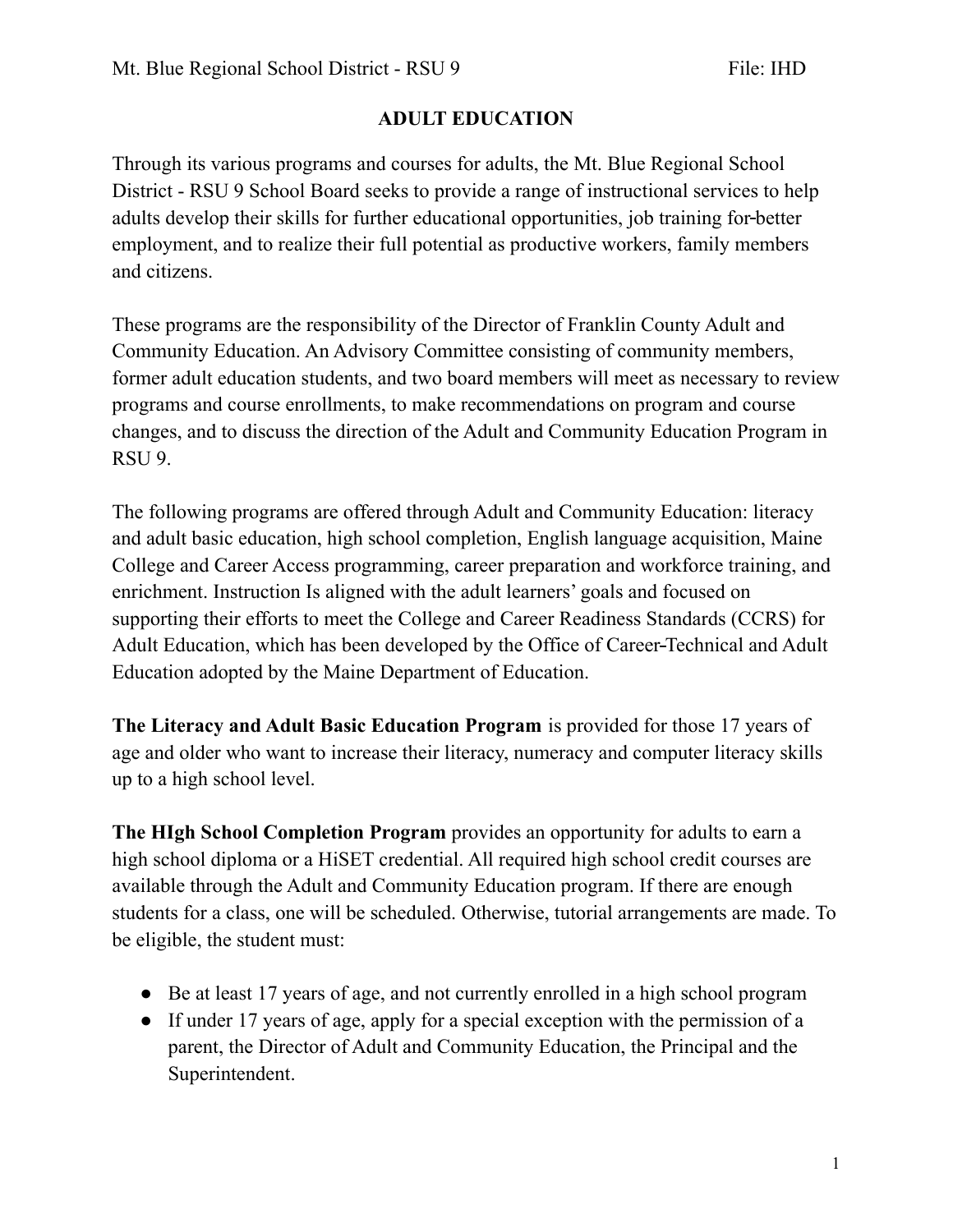## **ADULT EDUCATION**

**High School Credit Recovery** provides enrolled high school students the opportunity to make-up high school credits they have lost due to failing a course required for graduation. The course(s) must be pre-approved by the Principal and the Director prior to starting the class. Full credit courses require a minimum of 45 hours of classroom instruction and half-credit courses require 25 hours of classroom instruction. A student must be 17 years of age and have no other way to make up the course. If a student is attempting to graduate early or take a class they have not failed, permission must be granted by the Principal and the Director. A minimum passing grade is an "80" and all work must be completed to earn credit.

**English Language Acquisition tutoring/courses** are provided as needed for adult community members who are learning English as an additional language.

**Maine College and Career Access courses/tutorials** are provided for community members who are planning to enroll in a post-secondary program or career preparation or workforce training program and will benefit from academic, career exploration, and college and career readiness supports.

**Workforce Training and Career Preparation Program** offers courses or training opportunities to any eligible person 17 years of age or older. The courses shall increase skills of community members in their current occupations or develop skills to assist them in seeking new careers. Career Preparation courses approved by the Director can be counted toward a high school completion diploma. Courses approved by the Director and High School principal may meet requirements for a high school diploma.

**General Enrichment courses** are offered to anyone 18 years of age or older and to anyone under 18 years of age with permission of the parent and the Director. These are skills or information courses addressing varying interests of community members. They can be counted toward a High School Completion requirement, if the course is approved by the Director as meeting a high school completion requirement.

As much as possible, adult programs shall be financially self-supporting, based on tuition, grants and subsidy. Tuition is free for High School Completion and Literacy/Adult Basic Skills/ English Language Acquisition Programs. Tuition for Workforce and Career Preparation courses is based on the local expense (after subsidy and grants) of course costs, such as instructor costs, texts, and other materials. Fees for